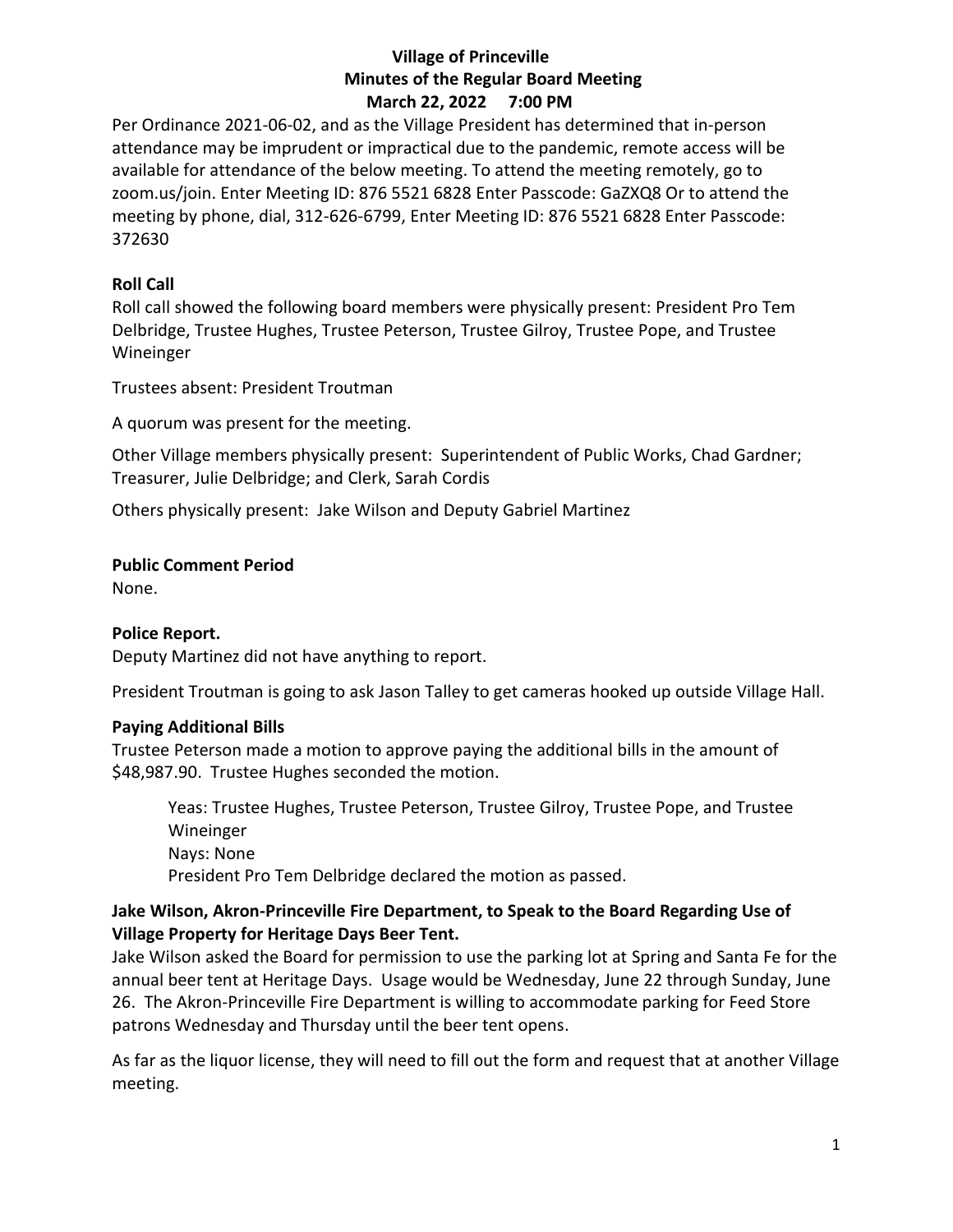Trustee Hughes made a motion to allow the Akron-Princeville Fire Department to use the parking lot at Spring and Santa Fe from June 22 through 26 for the Heritage Days Beer Tent. Trustee Gilroy seconded the motion.

Yeas: Trustee Hughes, Trustee Gilroy, and Trustee Wineinger Abstain: Trustee Pope and Trustee Peterson President Pro Tem Delbridge declared the motion as passed.

# **Consider and Vote on an Amendment to 5.08.070 Classes of Licenses, G., If Available.**

Trustee Peterson made a motion to table this item until the next meeting. Trustee Pope seconded the motion.

All in Favor: Aye All Opposed: Nay President Pro Tem Delbridge declared the motion as tabled.

## **Committee Reports**

**Pool** – Trustee Gilroy commented that the Pool Committee met Monday night. They discussed rate increases due to minimum wage hikes. The committee also added a \$100 deposit to assist with extra clean-up, in the event lifeguards need to stay later to help clean up. Trustee Gilroy said she made some charts for the manager to review daily, check chemical levels, and a reminder to check equipment. Superintendent Gardner will meet with the manager to review how equipment works. Joey will most likely go to the pool each morning to check levels and equipment. Julie is going to make signage for the pool, with set hours (only the manager will make the decision to close early). Julie has drafted pool rules and regulations for Board review.

**Property -** Trustee Peterson said the property committee met tonight, specifically to discuss Lot 22 of Aten Acres. It is estimated to cost \$10,000 to have water, sewer, and Ameren run to that lot. It could be available to sell for \$5,000 but would have to have a habitable living structure built within eighteen (18) months. The lot is in the undeveloped part and would need to be advertised as undeveloped Village Property, but it is platted. Julie is checking with TIF attorney about this. There are currently thirteen (13) years left with the TIF fund.

Trustee Gilroy asked about improving the rest of the lots, or would the Village stop with this lot? The road to go through and add sewer would cost around \$600,000, which is not feasible now. If there was a longer TIF timeline, then this would be feasible, but not with thirteen (13) years.

Mark Davis is interested in purchasing half of the lot adjacent to his property. Trustee Peterson said that the property would need to be listed for sale as excess property, and anyone would be able to place an offer. This would be listed in the local paper as excess property.

Superintendent Gardner said that if TIF can be extended another ten (10) to fifteen (15) years, then the construction is feasible. He stated that the lots at Aten Acres are designed to produce revenue within the Village.

# **Any Action Regarding Committee Reports**

*Pool Committee*